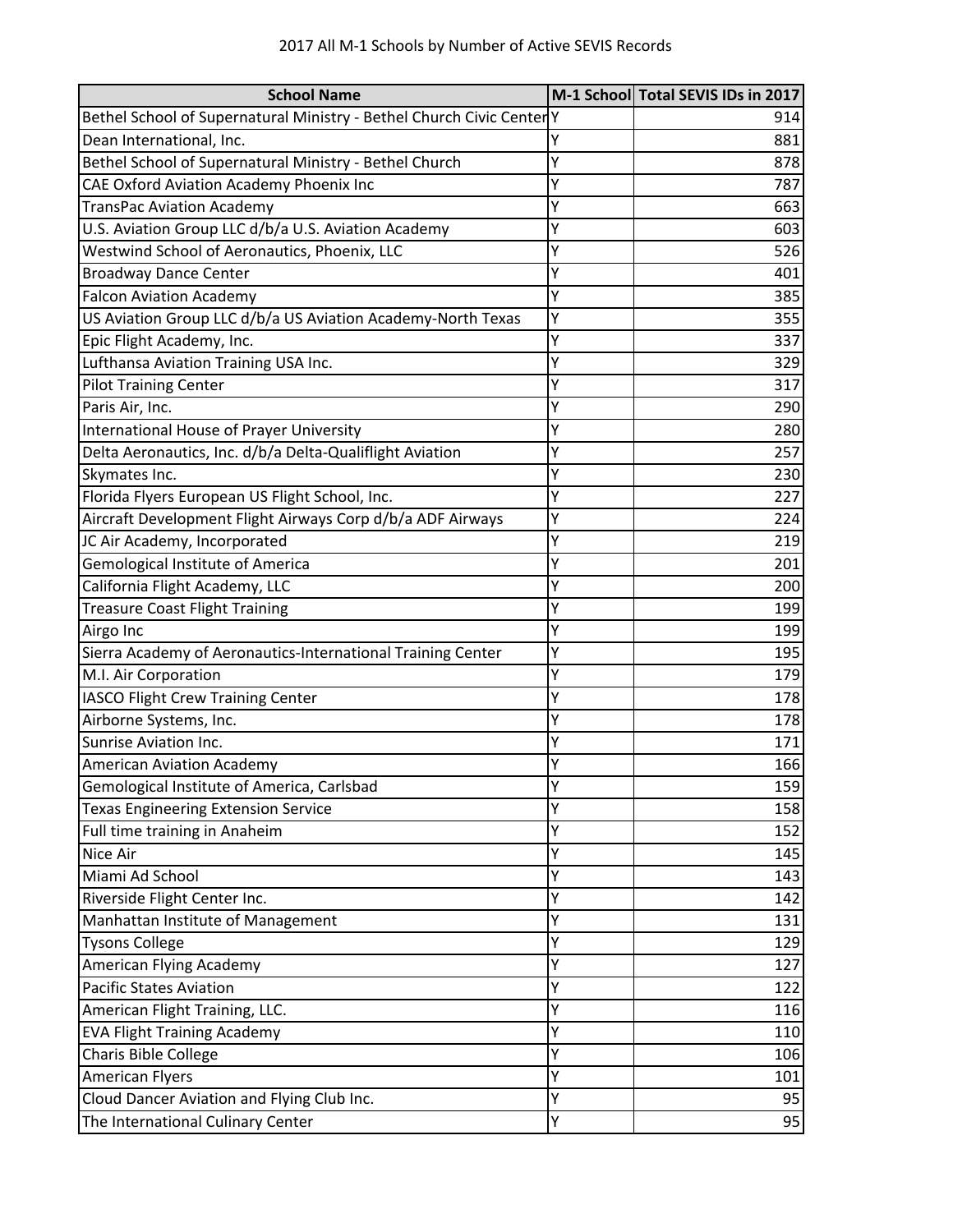| 2017 All M-1 Schools by Number of Active SEVIS Records |  |  |  |  |
|--------------------------------------------------------|--|--|--|--|
|--------------------------------------------------------|--|--|--|--|

| Miami Ad School                                             | Y | 94 |
|-------------------------------------------------------------|---|----|
| Golden Eagle Enterprises, Inc. dba Mazzei Flying Service    | Υ | 92 |
| Stella Adler Academy of Acting                              | Y | 91 |
| Air Venture Flight Center                                   | Y | 88 |
| FLORIDA FLIGHT TRAINING CENTER                              | Y | 86 |
| Universal Aviators Academy, Inc.                            | Y | 81 |
| Cinema Makeup School                                        |   | 81 |
| Alron Aviation, d.b.a Sheffield School of Aeronautics       | Y | 76 |
| University of the Nations                                   | Y | 73 |
| Flying Academy Miami                                        | Y | 72 |
| Michelle Danner Acting Studio                               | Y | 70 |
| Griffith Aviation, Inc.                                     | Y | 70 |
| Tailwheels etc Inc                                          | Y | 67 |
| Pan Am Ab Initio Training Inc.                              | Υ | 66 |
| Siebel Institute of Technology                              | Y | 66 |
| William Esper Studio Inc.                                   | Υ | 64 |
| U.S. Aviation Training Solutions, Inc.                      | Y | 63 |
| Los Angeles Helicopters, LLC                                | Y | 62 |
| San Francisco Ballet School                                 | Y | 62 |
| Tiffin Aviation Services, Inc.                              | Y | 60 |
| Steps Studio, Inc. DBA Steps on Broadway                    | Υ | 60 |
| Bombardier Aerospace dba Bombardier Customer Training (BCT) | Y | 60 |
| Long Beach Flight Academy                                   | Y | 58 |
| AVIA Flight Academy International, Inc.                     | Y | 58 |
| Joffrey Academy of Dance                                    | Y | 57 |
| <b>Quantum Helicopters</b>                                  | Y | 55 |
| FLORIDA AVIATION CAREER TRAINING, INC.                      | Y | 54 |
| Gelsey Kirkland Academy of Classical Ballet                 | Υ | 52 |
| Miami City Ballet School                                    | Y | 51 |
| Pan Am International Flight Academy, Inc                    | Y | 50 |
| <b>Atlantic Acting School</b>                               | Y | 50 |
| Miami Ad School                                             |   | 49 |
| San Diego Flight Training International, Inc.               | Υ | 49 |
| <b>ATP Flight Academy</b>                                   | Υ | 49 |
| Endeavour Flight Training, Inc                              | Y | 48 |
| The Rock School                                             | Υ | 48 |
| <b>Pilot Training Center</b>                                | Y | 47 |
| Calvary Chapel Bible College                                | Y | 46 |
| American Flight Training, LLC.                              | Y | 46 |
| Honey B LLC dba Corvallis Aero Service                      | Υ | 46 |
| Naples Air Center, Inc.                                     | Υ | 45 |
| The Institute of Culinary Education                         | Y | 45 |
| CRYSTAL AERO GROUP, INC.                                    | Y | 44 |
| Natural Gourmet Institute for Health & Culinary Arts        | Y | 44 |
| <b>Houston Ballet Academy</b>                               | Y | 44 |
| <b>AERO TECH ACADEMY</b>                                    | Υ | 43 |
| Coast Flight Training and Management, Inc.                  | Y | 43 |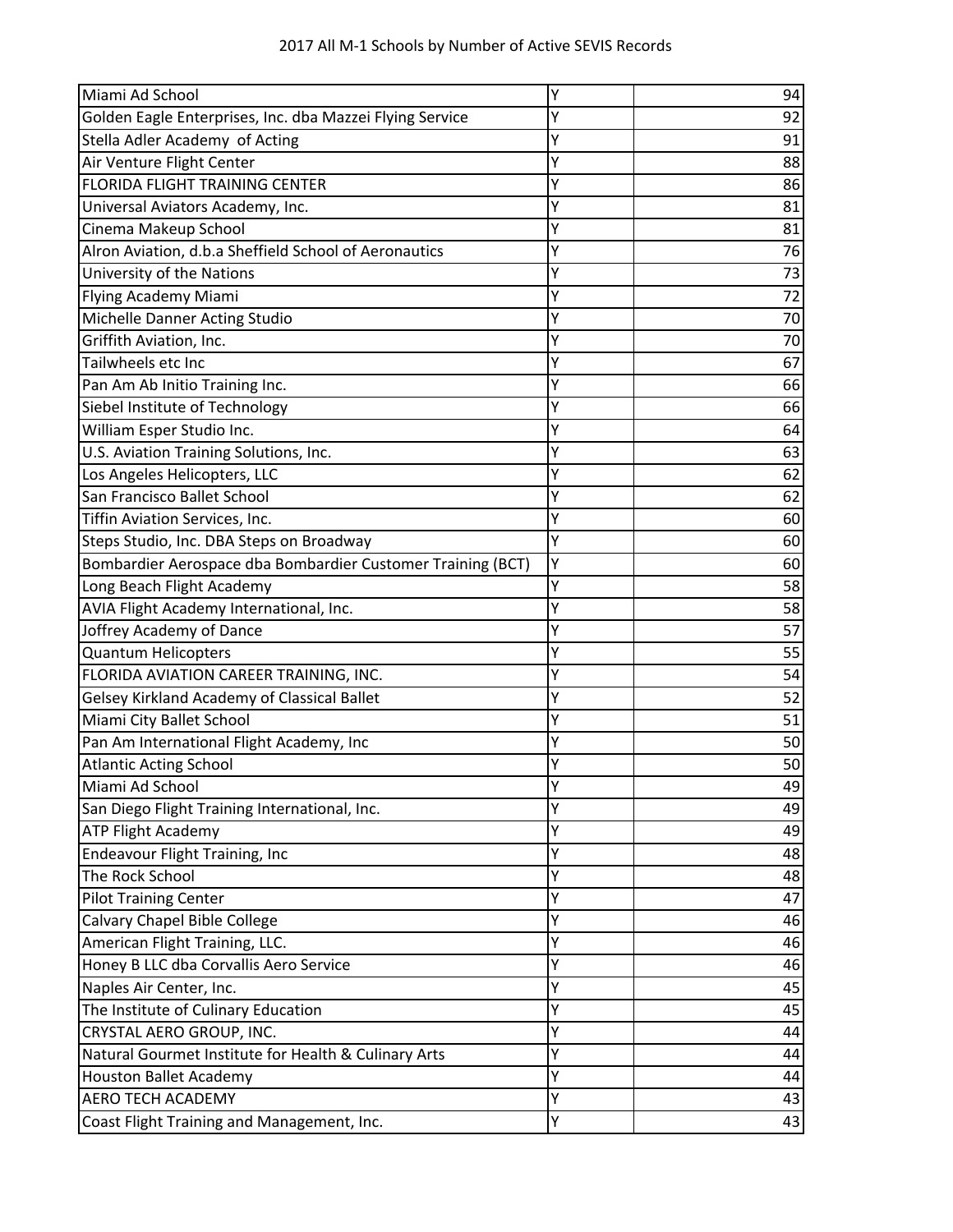| California Aviation Services, Inc.                           | Υ | 42 |
|--------------------------------------------------------------|---|----|
| NS Aviation Training and Rental, Inc.                        | Y | 41 |
| Hawaii Massage Academy                                       | Y | 40 |
| <b>Accelerated Flight Training LLC</b>                       |   | 39 |
| The Collective                                               | Y | 38 |
| ABT Jacqueline Kennedy Onassis School                        | Υ | 38 |
| Academy of Aviation, LLC                                     | Y | 38 |
| <b>Texas Bible Institute</b>                                 | Y | 37 |
| SANTA ANA BEAUTY COLLEGE                                     | Y | 36 |
| <b>American Flyers</b>                                       | Υ | 36 |
| <b>ACCESS INSTITUTE</b>                                      | Y | 36 |
| Institute of Flight Operations and Dispatch (iFOD)           | Y | 36 |
| CTI Professional Flight Training, LLC                        | Y | 35 |
| American Institute of Baking                                 |   | 34 |
| Universal Technical Institute                                | Y | 33 |
| SKY WALK, INC.                                               | Y | 32 |
| Japan-America Institute of Management Science                |   | 32 |
| Avel Flight School Inc                                       | Y | 32 |
| Elite Aviation VGT, LLC                                      | Y | 32 |
| Mahanaim                                                     | Y | 31 |
| Shillington School of Graphic Design LLC                     | Y | 31 |
| HelicopterAcademy.com, LLC                                   |   | 30 |
| Airline Ground Schools, Inc                                  | Y | 30 |
| Capernwray Bible School at Ravencrest Chalet                 | Υ | 29 |
| Pittsburgh Ballet Theatre School                             | Y | 29 |
| The Rolf Institute of Structural Integration                 | Y | 28 |
| Air Fleet Training Systems, Inc.                             | Υ | 28 |
| Skystead Inc.                                                | Y | 27 |
| Trax Air, LLC                                                | Y | 27 |
| Tamalpa Institute                                            | Y | 26 |
| <b>Harvest Seminary</b>                                      | Y | 26 |
| Mystic Ballet Inc.                                           | Y | 25 |
| Meadowmount School of Music                                  | Y | 25 |
| Studio Maestro, Inc.                                         | Υ | 25 |
| Squadron 2                                                   | Υ | 24 |
| <b>TRITON INSTITUTE</b>                                      | Y | 24 |
| Airmen Testing & Training, Inc. d/b/a Palm Beach Helicopters | Υ | 24 |
| United Bicycle Institute                                     | Υ | 24 |
| National Outdoor Leadership School                           | Y | 24 |
| <b>KC Beauty Academy</b>                                     | Y | 23 |
| Civic Helicopters, Inc.                                      | Y | 23 |
| Tomlinson Aviation, Inc.                                     | Υ | 23 |
| Paragon Flight Training Co.                                  | Y | 23 |
| The Ayurvedic Institute                                      | Y | 23 |
| CTI Professional Flight Training, LLC                        | Y | 23 |
| The Acting Corps                                             | Y | 22 |
| JVTA, Inc. dba Japan Visualmedia Translation Academy         | Υ | 22 |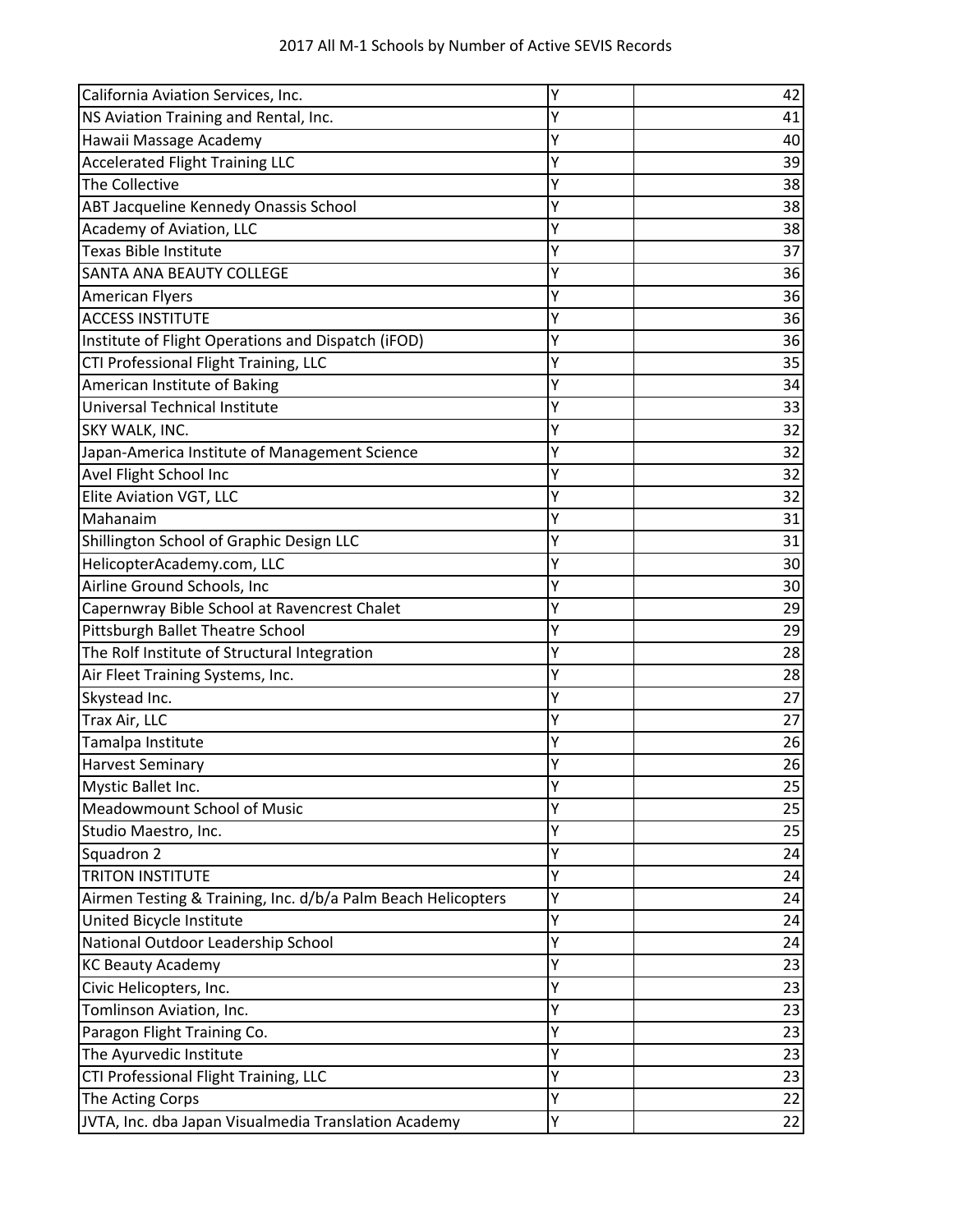| Pyramind: The Institute For Advanced Digital Audio Training | Y | 22 |
|-------------------------------------------------------------|---|----|
| The DAVE School                                             | Y | 22 |
| Pro Aircraft Flight Training                                | Y | 22 |
| Pacific Northwest Ballet School                             | Υ | 22 |
| California Airways, LLC                                     | Y | 21 |
| Make-up Designory                                           | Y | 21 |
| Ocala Aviation Services, Inc                                | Y | 20 |
| Washington International Flight Academy                     | Y | 20 |
| Morcom Aviation Services, Inc. d.b.a. Regal Air             | Y | 20 |
| <b>CLOUD 9 HELICOPTERS LLC</b>                              | Y | 19 |
| Tom Todoroff Studio & Conservatory                          | Y | 19 |
| Ballet Magnificat! School of the Arts                       | Y | 18 |
| Aviation Institute of Maintenance                           | Y | 18 |
| MorningStar University                                      | Y | 18 |
| <b>Aviation Institute of Maintenance</b>                    |   | 18 |
| <b>Austin Academy of Aviation</b>                           | Y | 18 |
| <b>AVIATION INSTITUTE OF MAINTENANCE</b>                    | Y | 18 |
| Jeppesen Academy                                            | Y | 17 |
| Connecticut Flight Academy LLC                              | Y | 17 |
| Jacobs Flight Services, LLC                                 | Y | 17 |
| <b>Birthwise Midwifery School</b>                           | Y | 17 |
| Apex Flight Academy                                         | Y | 17 |
| United Flight Systems, Inc.                                 | Y | 17 |
| Hubbard College of Administration                           | Y | 16 |
| The International Culinary Center                           | Y | 16 |
| Lomino Hawaii Massage School                                | Υ | 16 |
| Sky Safety, Incorporated                                    | Y | 16 |
| Universal Technical Institute                               | Y | 15 |
| Palm Beach Flight Training Corp                             | Y | 15 |
| Skyco, Inc. dba Tampa Bay Aviation                          | Υ | 15 |
| Atlanta Ballet Centre for Dance Edu.                        | Y | 15 |
| The Flight School of Gwinnett, Inc.                         | Y | 15 |
| Atlantic Contemporary Ballet Theatre                        | Υ | 15 |
| <b>School of American Ballet</b>                            | Y | 15 |
| Snohomish Flying Service, Inc.                              | Y | 15 |
| <b>Wilderness Awareness School</b>                          | Υ | 15 |
| Elegance International                                      | Y | 14 |
| <b>Pinnacle Aviation Academy</b>                            | Y | 14 |
| Alliance Aviation, Inc                                      | Υ | 14 |
| United Bicycle Institute                                    | Y | 14 |
| Milwaukee Ballet School & Academy                           | Y | 14 |
| South Sky Aviation Corp d/b/a Florida Aviation Academy      | Y | 13 |
| JS Aviation, Inc. dba Eagle Aircraft                        | Y | 13 |
| <b>Boston Ballet School</b>                                 | Υ | 13 |
| <b>Gibney Dance</b>                                         | Y | 13 |
| <b>Classic Helicopter Corporation</b>                       | Y | 13 |
| Helipro Inc.                                                | Υ | 12 |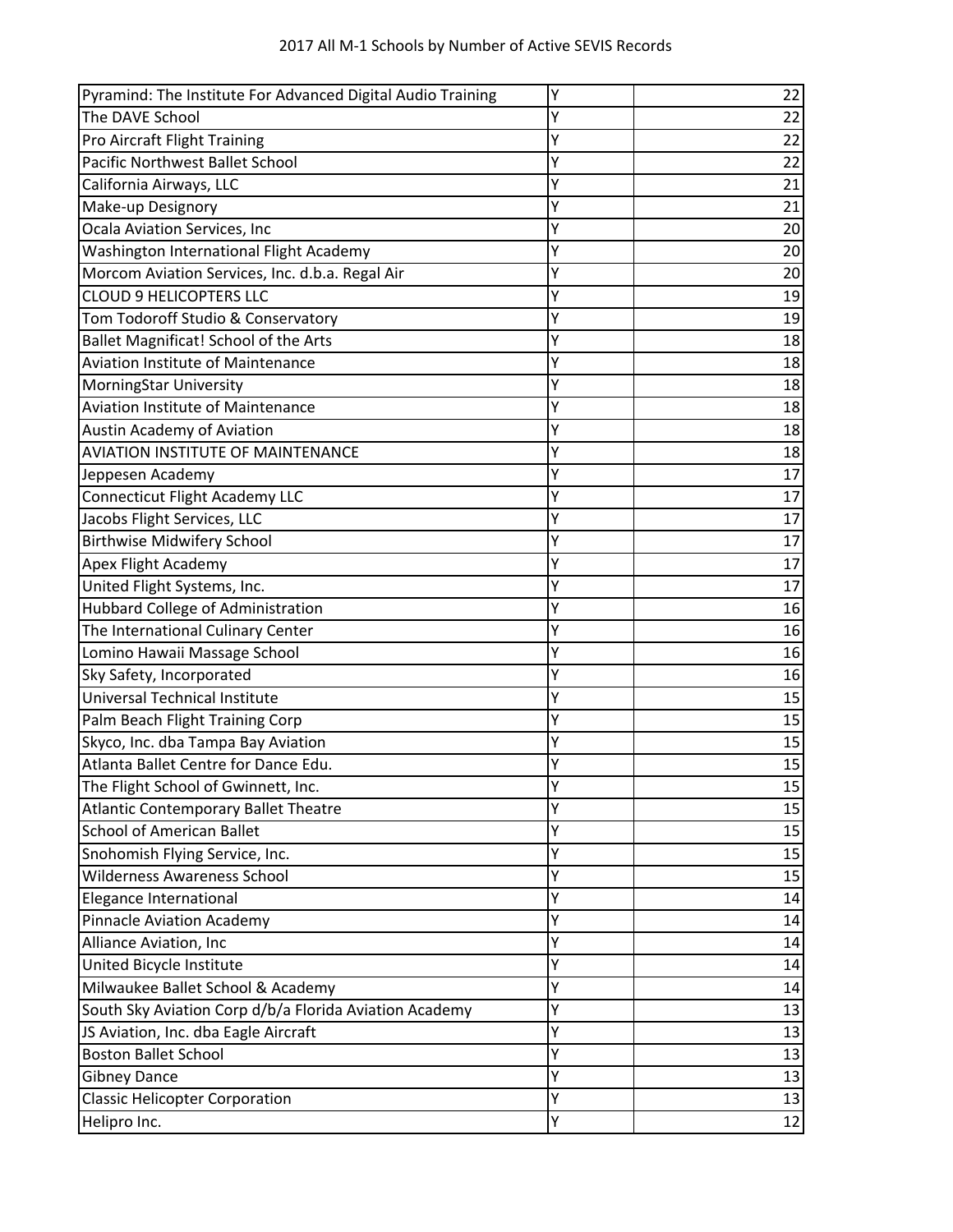| Miami-Dade County Public Schools                 | Y | 12 |
|--------------------------------------------------|---|----|
| Studio Jewelers, Ltd.                            | Y | 12 |
| Maggie Flanigan Studio                           | Υ | 12 |
| Memphis School Of Preaching                      | Y | 12 |
| <b>American Flyers</b>                           | Y | 12 |
| Higher Power Aviation, Inc.                      | γ | 12 |
| Violin Making School of America LLC              |   | 12 |
| YMAA California Retreat Center                   | Y | 11 |
| International College of Holistic Studies        | Y | 11 |
| <b>Broward County Public Schools</b>             | Y | 11 |
| <b>Voyager Aviation International LLC</b>        | Y | 11 |
| <b>Cirrus Aviation</b>                           | Y | 11 |
| RexAir Flight School, LLC                        | Y | 11 |
| New England School of Photography                | Y | 11 |
| Montessori Northwest                             | Y | 11 |
| U.S. Flight Academy Int'l                        | Y | 11 |
| Aviation Academy of America, Inc.                | Y | 11 |
| Southwest Institute of Montessori Studies, Inc.  | Y | 10 |
| Agape International Leadership Institute         | Y | 10 |
| Sunrise Aviation Company, Inc.                   | Y | 10 |
| Zen Center School                                | Y | 10 |
| <b>McAir Aviation</b>                            | Y | 10 |
| <b>Broward County Public Schools</b>             | Y | 10 |
| National Personal Training Institute             | Y | 10 |
| MARIANO MORENO CULINARY INSTITUTE                | Y | 10 |
| <b>AeroStar Training Services, LLC</b>           | Y | 10 |
| The School of Fashion Design                     | Y | 10 |
| Au Sable Institute of Environmental Studies      | Y | 10 |
| Joe Kubert School of Cartoon & Graphic Art, Inc. | Y | 10 |
| Universal Technical Institute, Inc.              |   | 10 |
| Upper Limit Aviation, Inc.                       | Y | 9  |
| Advantage Tennis Academy                         |   | 9  |
| American Fitness and Nutrition Academy           | Y | 9  |
| Flying Vikings Inc.                              | Ý | 9  |
| <b>Broward County Public Schools</b>             | Y |    |
| <b>Pilot Training Center</b>                     | Y | 9  |
| FlightSafety International                       | Y | 9  |
| Chicago School of Violin Making                  | Y | 9  |
| Century Air, Inc.                                | Y | 9  |
| Heritage Flight Academy                          |   | 9  |
| Upper Limit Aviation, Inc.                       | Y | 9  |
| The School of Ballet Arizona                     | Y | 8  |
| Orange County Flight Center                      | Y | 8  |
| National Air College, Inc.                       | Y | 8  |
| <b>Golf Academy of America</b>                   | Y | 8  |
| <b>CORPORATE HELICOPTERS</b>                     | Υ | 8  |
| Harry Wendelstedt School For Umpires             | Y | 8  |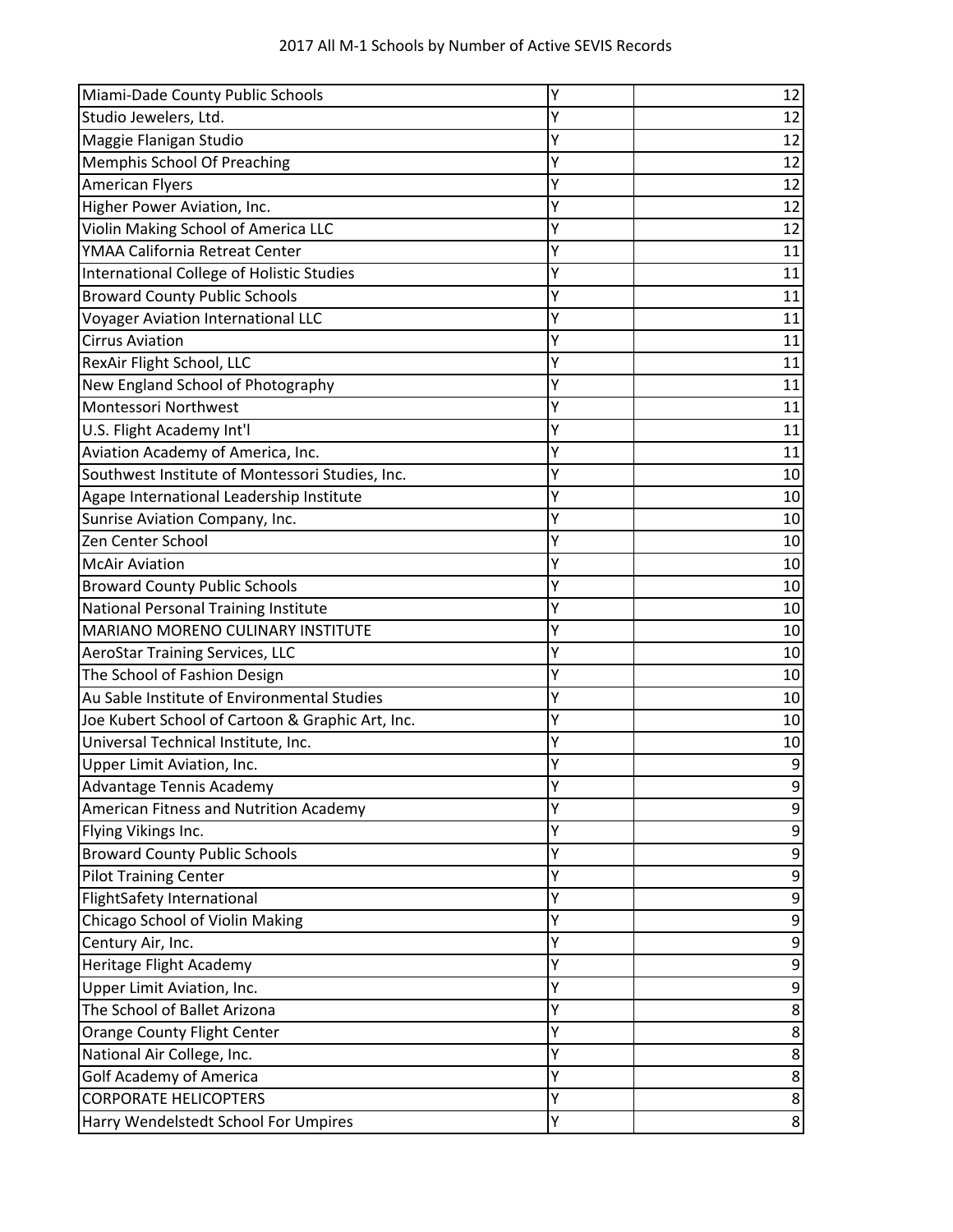| Oklahoma Horseshoeing School, Inc.                          | Y | 8 |
|-------------------------------------------------------------|---|---|
| School of Oregon Ballet Theatre                             | Y | 8 |
| <b>New Horizon Aviation</b>                                 | Y | 8 |
| Universal Weather and Aviation, Inc.                        |   | 8 |
| Vidal Sassoon Academy and School of Cosmetology             | Ý |   |
| <b>National Aviation Academy</b>                            |   |   |
| Atlanta Beauty & Barber Academy                             | Y |   |
| Providence Baptist College                                  | Y |   |
| Chicago Portfolio School                                    |   |   |
| <b>Tanglewood Music Center</b>                              | Y |   |
| North Bennet Street School                                  | Y |   |
| Galloup School of Guitar Building and Repair                | Y |   |
| SAE Institute of Technology                                 | γ |   |
| Julia Dubno, Inc. d/b/a Ballet Academy East                 |   |   |
| T. Schreiber Studio and Theatre                             | Y |   |
| Susan Batson Studio, LLC                                    | Y |   |
| Bell Helicopter Textron dba Bell Helicopter Training Center | Y |   |
| <b>American Flyers</b>                                      | Y |   |
| Living Light School of Worship                              | Y |   |
| <b>North-Aire Aviation LLC</b>                              | Y |   |
| <b>Calstone University</b>                                  | Y | 6 |
| HeliStream, Inc.                                            |   | 6 |
| Zen Center School                                           | Y |   |
| Parelli Natural Horsemanship University                     |   |   |
| <b>Educating Hands School of Massage</b>                    | Y |   |
| The Players School of Music                                 | Y | 6 |
| International Institute for Health Care Professionals       | Y | 6 |
| Minor League Baseball Umpire Training Academy               | Y |   |
| <b>The Creative Circus</b>                                  |   |   |
| Maui School of Therapeutic Massage                          | Y | 6 |
| Kentucky Horseshoeing School, INC                           |   | 6 |
| Northeast Maritime Institute, Inc.                          |   | ь |
| Chautauqua Institute Schools of Fine & Performing Arts      | Ý | 6 |
| FlightSafety International                                  | Y | 6 |
| <b>New Age Training</b>                                     | Y | 6 |
| The Blackbird Academy                                       | Y | 6 |
| The Birth Place Inc. DBA Maternidad La Luz                  | Y | 6 |
| Seattle Film Institute                                      | Y | 6 |
| Universal Technical Institute - MMI                         | Y |   |
| <b>Hypnosis Motivation Institute</b>                        | Y | 5 |
| Camphill Communities California                             | Ý | 5 |
| San Diego Culinary Institute, Inc.                          | Y | 5 |
| Charles F. Chapman School of Seamanship, Inc.               | Y | 5 |
| SAE Institute of Technology                                 | Y | 5 |
| Cosmix School of Makeup Artistry                            | Y | 5 |
| HDW FLORIDA HELICOPTERS, INC. DBA FLORIDA HELICOPTERS       | Y | 5 |
| AeroEliteTraining,LLCDBAAerosimTrainingSolutionsDBAAerosim  | Υ | 5 |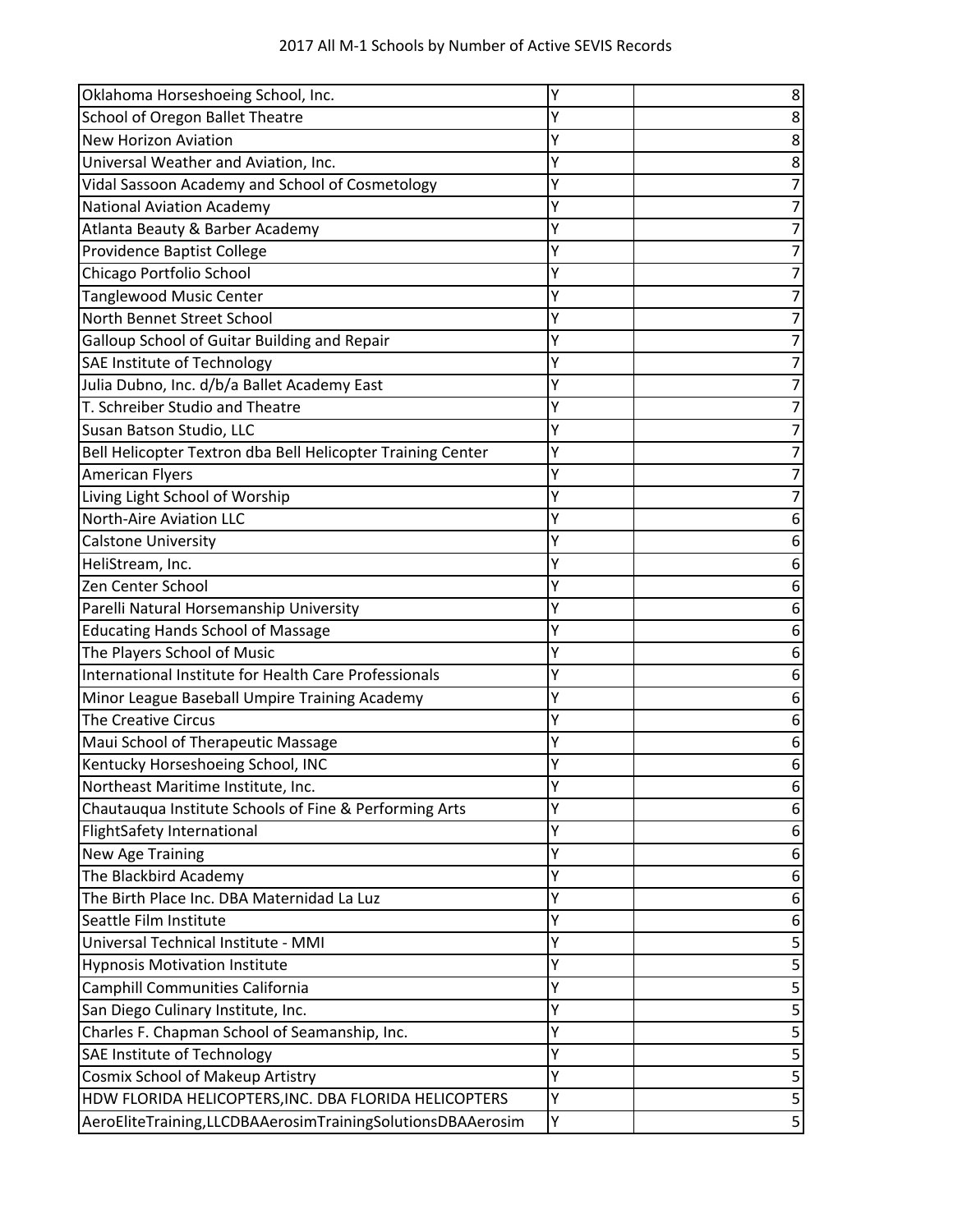| Hawaii Massage Academy                                     | Y | 5 |
|------------------------------------------------------------|---|---|
| The Pastors College                                        |   |   |
| The Cambridge School of Culinary Arts                      | ٧ |   |
| Executive Flyers Aviation, Inc.                            |   |   |
| <b>BCI Inc.</b>                                            | Y | 5 |
| Heartland Horseshoeing School                              | Υ |   |
| <b>Michael Howard Studios</b>                              | Y | 5 |
| <b>Ohio Technical College</b>                              | Y |   |
| Precision Aviation Training, LLC                           |   |   |
| Ace Pilot Training, Inc.                                   | Y | 5 |
| Pennsylvania Gunsmith School                               | Y |   |
| <b>International Yacht Restoration School</b>              |   | 5 |
| NHLA Inspector Training School                             | Y |   |
| <b>Brown Trail School of Preaching</b>                     | Y |   |
| Institute of Cosmetology & Esthetics                       | Y | 5 |
| Gryphon Aviation, Inc. DBA: Texas State Aviation           | Y |   |
| <b>Meredith Manor</b>                                      |   |   |
| Universal Technical Institute                              | γ |   |
| Roberto-Venn School of Luthiery                            | Y |   |
| Chandler Air Service, Inc.                                 |   |   |
| UHI Inc. dba UNIVERSAL HELICOPTERS                         | Y |   |
| <b>Channel Islands Aviation</b>                            | Y |   |
| San Francisco School of Digital Filmmaking                 | Y |   |
| Miami-Dade County Public Schools                           | Y |   |
| WyoTech                                                    |   |   |
| <b>Boca Beauty Academy</b>                                 | Y |   |
| Long Island Beauty School                                  |   |   |
| AeroEliteTraining,LLCDBAAerosimTrainingSolutionsDBAAerosim | Y |   |
| <b>Supreme Aviation International</b>                      | Y |   |
| <b>New Horizon Aviation</b>                                |   |   |
| American Beauty Institute, Inc.                            | Y |   |
| Focus Personal Training Institute                          | Y |   |
| Oklahoma Aviation, LLC. Department of Aerospace.           | Y | Δ |
| <b>Waldorf Teacher Training, Eugene</b>                    | Y |   |
| <b>Center for Emergency Medicine</b>                       |   |   |
| <b>International Yacht Restoration School</b>              | Y | 4 |
| Northwest School of Wooden Boatbuilding                    | Y | 4 |
| Make-Up Designory, Inc.                                    | Y | 3 |
| PALACE BEAUTY COLLEGE                                      | Y | 3 |
| <b>American Flyers</b>                                     | Y | 3 |
| Zen Center School                                          | Y |   |
| Skyworks Aviation, Inc. DBa Trade Winds Aviation           | Y | 3 |
| American Helicopters, LLC                                  | Y | 3 |
| <b>Blush School Of Makeup</b>                              | Y | 3 |
| Apus Air                                                   | Y | 3 |
| Turing School of Software & Design                         | Y | 3 |
| Miami-Dade County Public Schools                           | Y | 3 |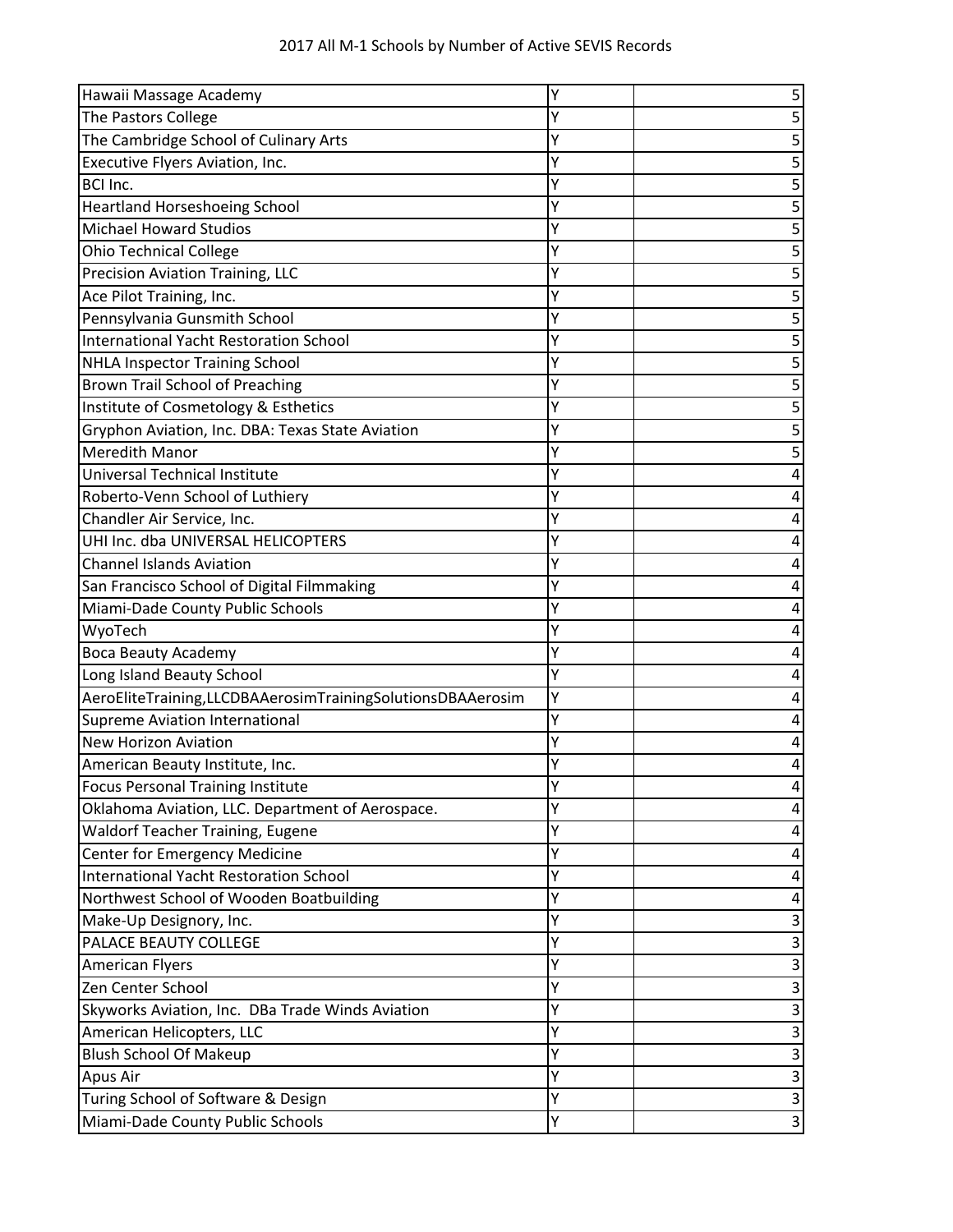| <b>Golf Academy of America</b>                              |   | 3              |
|-------------------------------------------------------------|---|----------------|
| <b>Boca Beauty Academy</b>                                  | Y |                |
| North County Flight Training dba Platinum Aviation          | Y | 3              |
| <b>Atlanta General Education Center</b>                     | Y | 3              |
| SAE Institute of Technology Atlanta (Corp.)                 | Y | 3              |
| Hawaii Healing Arts College                                 | Y | 3              |
| Moore Air, Inc.                                             | Y | 3              |
| Northwest Lineman College                                   | Y | 3              |
| Universal Technical Institute                               | Y | 3              |
| <b>School of Missionary Aviation Technology</b>             |   | 3              |
| St. Charles Flying Service Inc.                             | Y | 3              |
| Privilege Aero LLC                                          | Y | 3              |
| Herlihy Helicopters, Inc                                    | Y | 3              |
| <b>New York Business Institute</b>                          | Y | 3              |
| <b>Access Careers</b>                                       | Y | 3              |
| HOBART INSTITUTE OF WELDING TECHNOLOGY                      | Y |                |
| <b>Leading Edge Aviation</b>                                | Y | з              |
| <b>Douglas Education Center</b>                             | Y | 3              |
| <b>School of Automotive Machinists</b>                      | Y | 3              |
| The Natural Epicurean Academy of Culinary Arts              | Y | 3              |
| Cornerstone Aviation, Inc.                                  | Y | 3              |
| <b>Galvin Flight Training LLC</b>                           | Y | 3              |
| Conservatory of Recording Arts & Sciences                   | Y | 2              |
| <b>Golf Academy of America</b>                              | Y | 2              |
| Arizona School of Integrative Studies                       | Υ | 2              |
| Arizona Aero-Tech                                           | γ |                |
| Guidance Academy LLC dba Guidance Aviation                  | Y |                |
| <b>National Holistic Institute</b>                          | γ | 2              |
| <b>TVI Actors Studio</b>                                    | Y | 2              |
| Aveda Institute Los Angeles                                 | Y | 2              |
| Universal Technical Institute of Southern California        | Y | 2              |
| <b>Ahart Aviation Services Inc.</b>                         | Y | 2              |
| <b>National Holistic Institute</b>                          | Y |                |
| <b>Aviation Institute of Maintenance</b>                    | Y | 2              |
| Healing Hands School of Holistic Health                     | Y | 2              |
| Colorado Center for the Blind                               | Y | 2              |
| Northeast Helicopters Flight Services, LLC                  | Y | 2              |
| Aveda Institute                                             | Y | 2              |
| Beauty Schools of America - Miami                           | Y | 2              |
| 424 Aviation                                                | Y | 2              |
| Skywarrior, Inc.                                            | Y | 2              |
| Orange County Public Schools - Career & Technical Education | Y | $\overline{2}$ |
| Miami Ad School                                             | Υ | 2              |
| HONOLULU NAIL ACADEMY, LLC                                  | Y | 2              |
| Elite Massage Academy LLC                                   | Y | 2              |
| Worsham College of Mortuary Science                         | Y | $\overline{2}$ |
| Rosel School of Cosmetology                                 | Υ | $\overline{2}$ |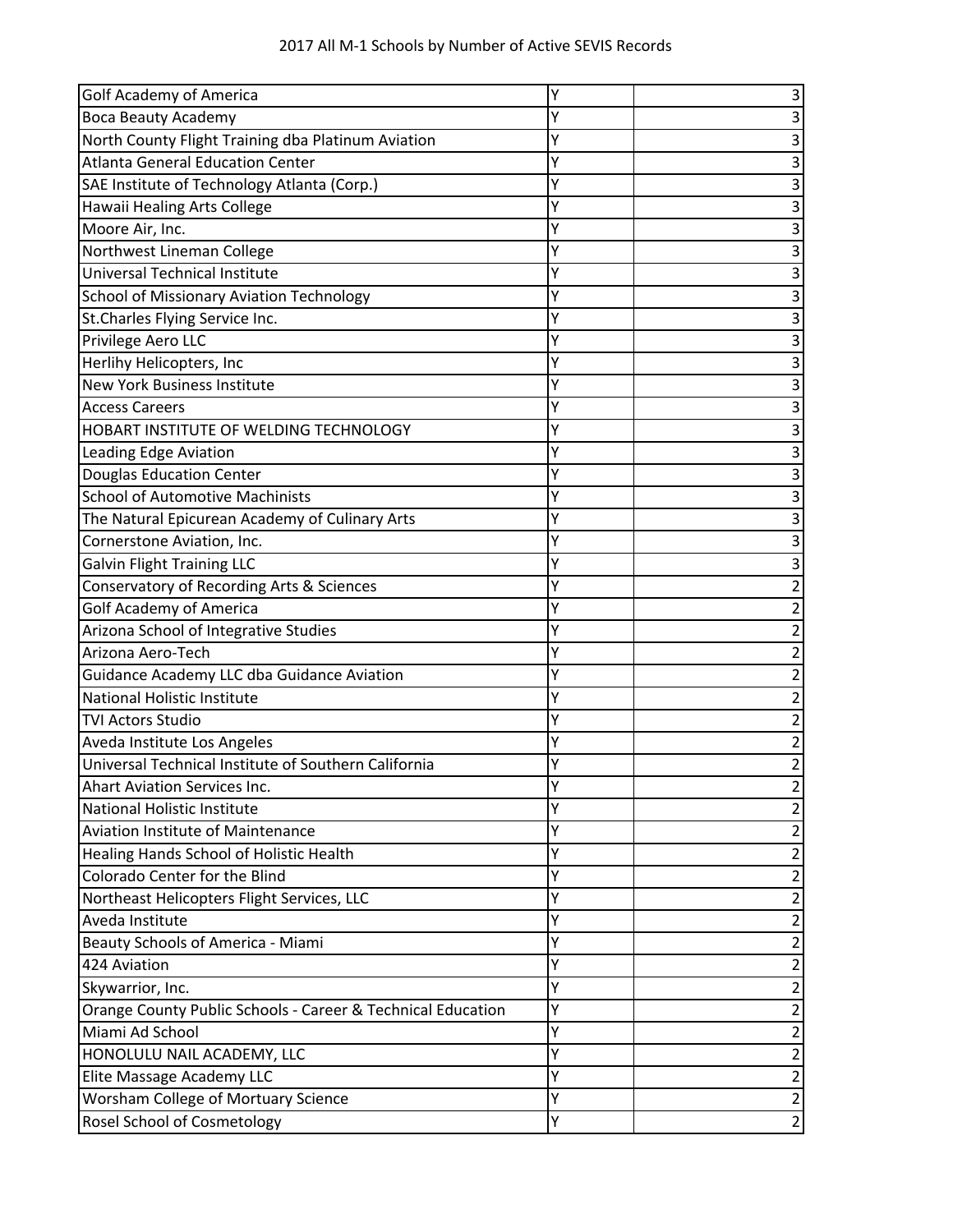| The Soma Institute-Natl School Massage                      | Υ |   |
|-------------------------------------------------------------|---|---|
| NEW ORLEANS AERIAL TOURS & FLIGHT TRAINING LLC              | Y |   |
| Louisiana Center for the Blind                              | Y |   |
| Center for Furniture Craftsmanship                          |   |   |
| <b>Rittners School</b>                                      | Y | 2 |
| Network Technology Academy Institute                        | Y |   |
| World Revival School of Ministry                            | Y |   |
| Crescent School of Gaming & Bartending, Inc                 | Y |   |
| Zion Ministerial Institute                                  | Y |   |
| School of Professional Horticulture, NYBG                   | Υ |   |
| Mid Island Air Service, Inc.                                | Y |   |
| Mid Island Air Service, Inc.                                |   |   |
| Carsten Institute OF Cosmetology                            | γ |   |
| <b>Lincoln Educational Services</b>                         | Υ |   |
| American Winds Aviation, Inc                                | Y |   |
| Sporty's Academy, Inc.                                      | Y | 2 |
| Gorge Winds Aviation, Inc.                                  | Y | 2 |
| Monarch Air                                                 | Y |   |
| Starmark Academy for Professional Dog Trainers INC          | Υ |   |
| Veracity Aviation, LLC.                                     | Y |   |
| <b>FlightSafety International</b>                           | Y |   |
| Spectrum Beauty Academy                                     | Y |   |
| Aurora Financial Dba Northway Aviation of Washington        | Y | 2 |
| Divers Institute of Technology                              | Y |   |
| International Air and Hospitality Academy                   | Y | 2 |
| Coding Dojo                                                 | Y |   |
| Southwest Institute of Healing Arts                         | Y |   |
| UHI Inc. dba UNIVERSAL HELICOPTERS                          | Υ |   |
| Oxford Aviation Academy dba Oxford Airline Trng Ctr, Inc.   | Y |   |
| Life Development Institute                                  |   |   |
| <b>GROUP 3 AVIATION, INC</b>                                | Υ |   |
| Universal Technical Institute of California, Inc.           | Y |   |
| Sushi Chef Institute                                        | Υ |   |
| <b>American Purlinton University</b>                        | Υ |   |
| Southern California Health Institute (SOCHI)                | Y |   |
| L. A. Vocational Institute                                  | Y |   |
| Angel City Flyers, LLC                                      | Y |   |
| Marston Polygraph Academy                                   | Υ |   |
| Tamalpa Institute                                           | Y |   |
| ATP Pacific Incorporated d/b/a/ Bel-Air International       | Y |   |
| Sierra Academy of Aeronautics-International Training Center | Υ |   |
| National Holistic Institute                                 | Υ |   |
| Universal Technical Institute                               | Y |   |
| Cinta Aveda Institute                                       | Υ |   |
| Mueller College                                             | Y |   |
| Lincoln Technical Institute Inc.                            | Υ | 1 |
| Bel-Rea Institute of Animal Technology                      | Υ | 1 |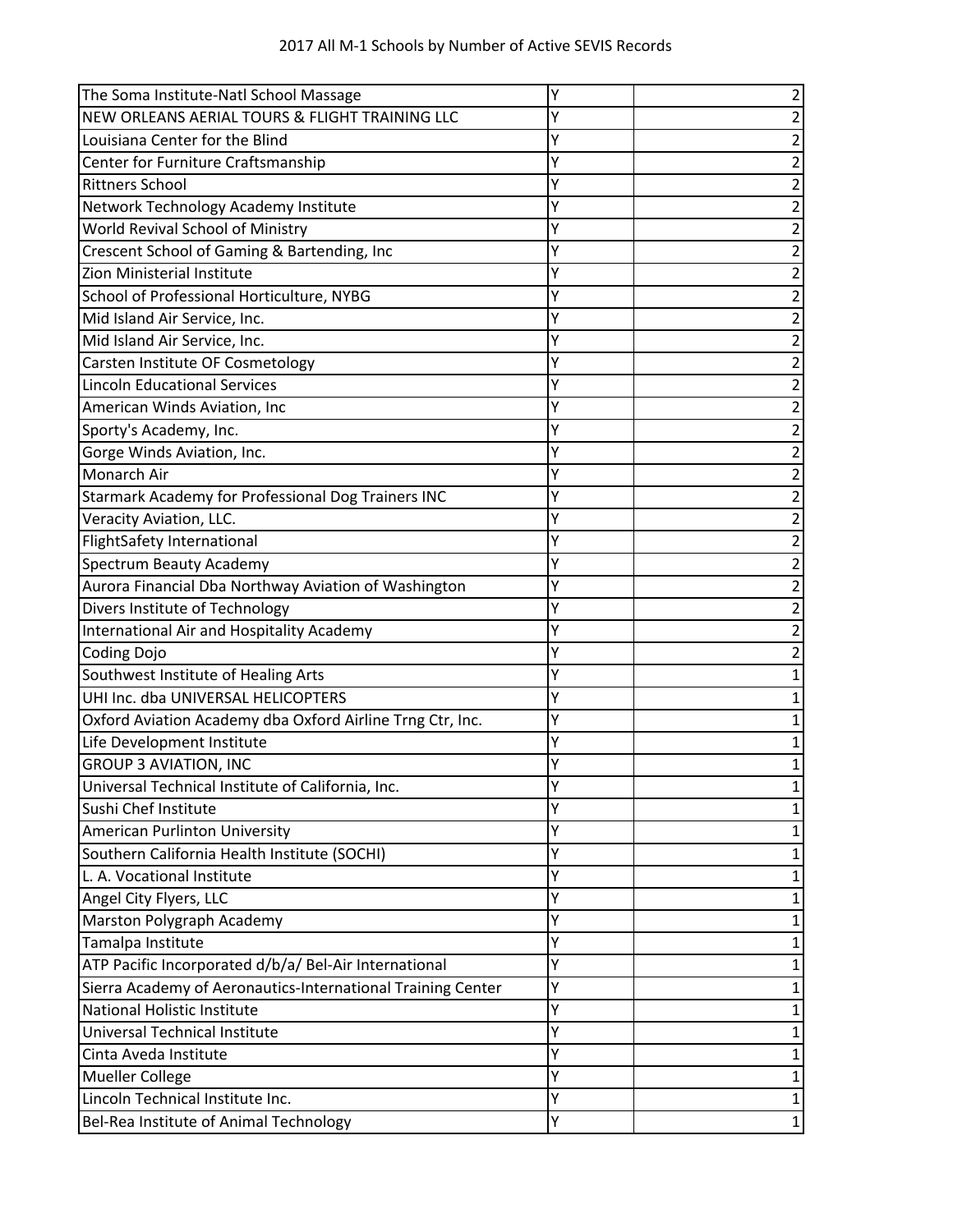| <b>United Beauty College</b>                            | Y |   |
|---------------------------------------------------------|---|---|
| Massage Therapy Institute of Colorado                   | Υ |   |
| Auguste Escoffier School of Culinary Arts               | Υ |   |
| Cortiva Institute                                       | Y |   |
| Sarasota School of Massage Therapy                      | Υ |   |
| <b>ORLANDO FLIGHT TRAINING</b>                          | Y |   |
| <b>CDA TECHNICAL INSTITUTE</b>                          | Y |   |
| Ocean Helicopters                                       |   |   |
| <b>Celebrity School of Beauty</b>                       |   |   |
| Summit Salon Academy                                    | Y |   |
| <b>Aviation Institute of Maintenance</b>                | Υ |   |
| SimCom International Inc                                | Y |   |
| Hollywood Institute of Beauty Careers                   |   |   |
| Sunstate Academy                                        | Υ |   |
| American Aviation Flight Academy LLC                    | Υ |   |
| <b>Atlanta School of Massage</b>                        | Y |   |
| Harvest Deaf Bible College                              |   |   |
| Aveda Institute                                         |   |   |
| Paul Mitchell The School Esani                          |   |   |
| Travel Institute of the Pacific                         | Υ |   |
| Aviation Academy Hawaii LLC                             | Υ |   |
| Aisen Shiatsu School Inc.                               | Υ |   |
| La Mer Nail Institute LLC                               | Υ |   |
| Dudley Beauty College-Chicago                           | Υ |   |
| International Skin Beauty Academy, Inc.                 | Y |   |
| <b>NexGen Aviation LLC</b>                              |   |   |
| The Apprenticeshop                                      |   |   |
| ASM Educational Center, Inc.                            | Y |   |
| Trident Aircraft, Inc.                                  | Y |   |
| Berkshire Hills Music Academy                           | Y |   |
| The Furniture Institute of Massachusetts                |   |   |
| Michigan College of Beauty                              | Y |   |
| Carnegie Institute                                      | Υ | 1 |
| <b>MOTION PICTURE INSTITUTE</b>                         | Υ |   |
| Adrian Dominican Montessori Teacher Education Institute | Y |   |
| <b>Great Lakes Boat Building School</b>                 | Υ |   |
| Hummingbird Aviation, LLC                               | Υ |   |
| Minnesota Life College                                  | Υ | 1 |
| North Star Aviation, Inc                                | Υ |   |
| Aviation Institute of Maintenance                       | Υ |   |
| Air Direct Airways Flight Academy                       | Υ |   |
| <b>American Flyers</b>                                  | Υ |   |
| American Institute of Medical Sciences & Education      | Υ | 1 |
| New Mexico School of Natural Therapeutics               | Υ |   |
| <b>New York Career Institute</b>                        | Υ |   |
| USA Beauty School Int'l, Inc.                           | Υ | 1 |
| Atelier Esthetique Institute of Esthetics, Inc.         | Υ | 1 |